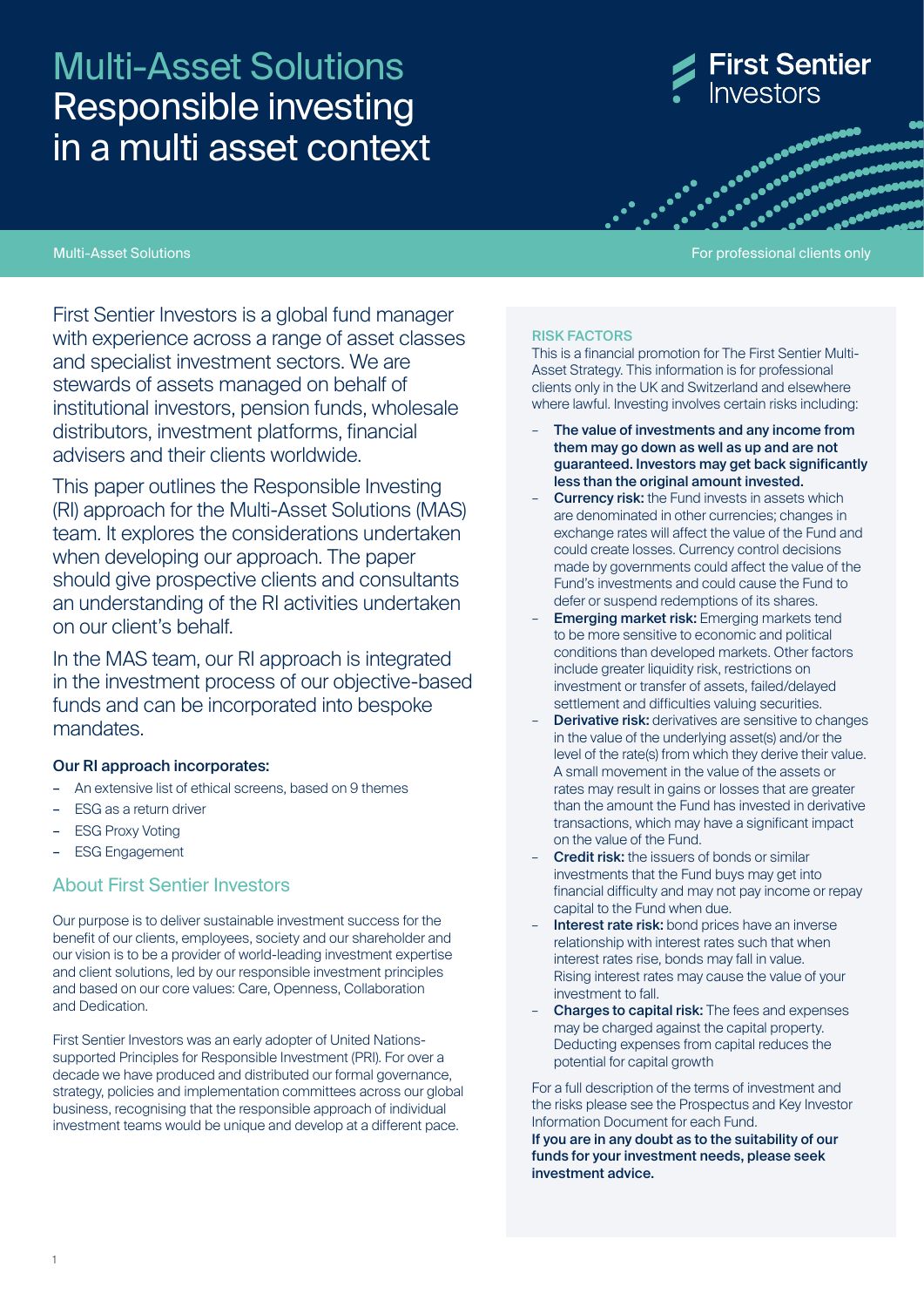Each year, along with our 2,127 asset management peers, we are assessed as to how well we are applying responsible investment principles across and within our business. In the 2020 assessment, we performed very strongly, gaining the maximum score A+ in 7 of the 8 categories and A in the eighth.

First Sentier Investors is also a member of the Responsible Investment Association Australasia (RIAA). In the 2020 benchmarking our firm was ranked in the top quartile against 44 industry peers.

## The Multi-Asset Solutions team approach

For the MAS team, the activities associated with RI fall into two groups:

1. **Ethical Screens:** A values-based approach to decisionmaking. We consider whether to invest in a company based on an ethical framework, regardless of the return outlook. In the multi asset context this also extends to bonds and commodities.

2. ESG Considerations: Environmental, Social and Corporate Governance (ESG) considerations are primarily concerned with the assets held in the portfolio as a return driver. Research has shown that ESG considerations are a positive driver of long term performance. We also undertake engagement and proxy voting with the companies we hold in the portfolio, in order to drive particular behaviours.

These two activities may overlap at times. For example, we may seek to screen out companies with poor ESG practices to enhance returns, or exclude companies because of ethical reasons, which also have poor future return expectations, e.g. companies with fossil fuels exposure.

These activities are integrated within our investment process – both when we set our longer-term Neutral Asset Allocation (NAA)<sup>1</sup> and our shorter term Dynamic Asset Allocation (DAA)2.

Ethical Screens (Values)

ESG Considerations (Returns)

No Tobacco No Controversial Weapons No Fossil Fuels +6 More Themes

Proxy Voting Engagement Return Effects

1 Refer to our website for our paper on Strategic asset allocation 2 Refer to our website for our paper on Dynamic asset allocation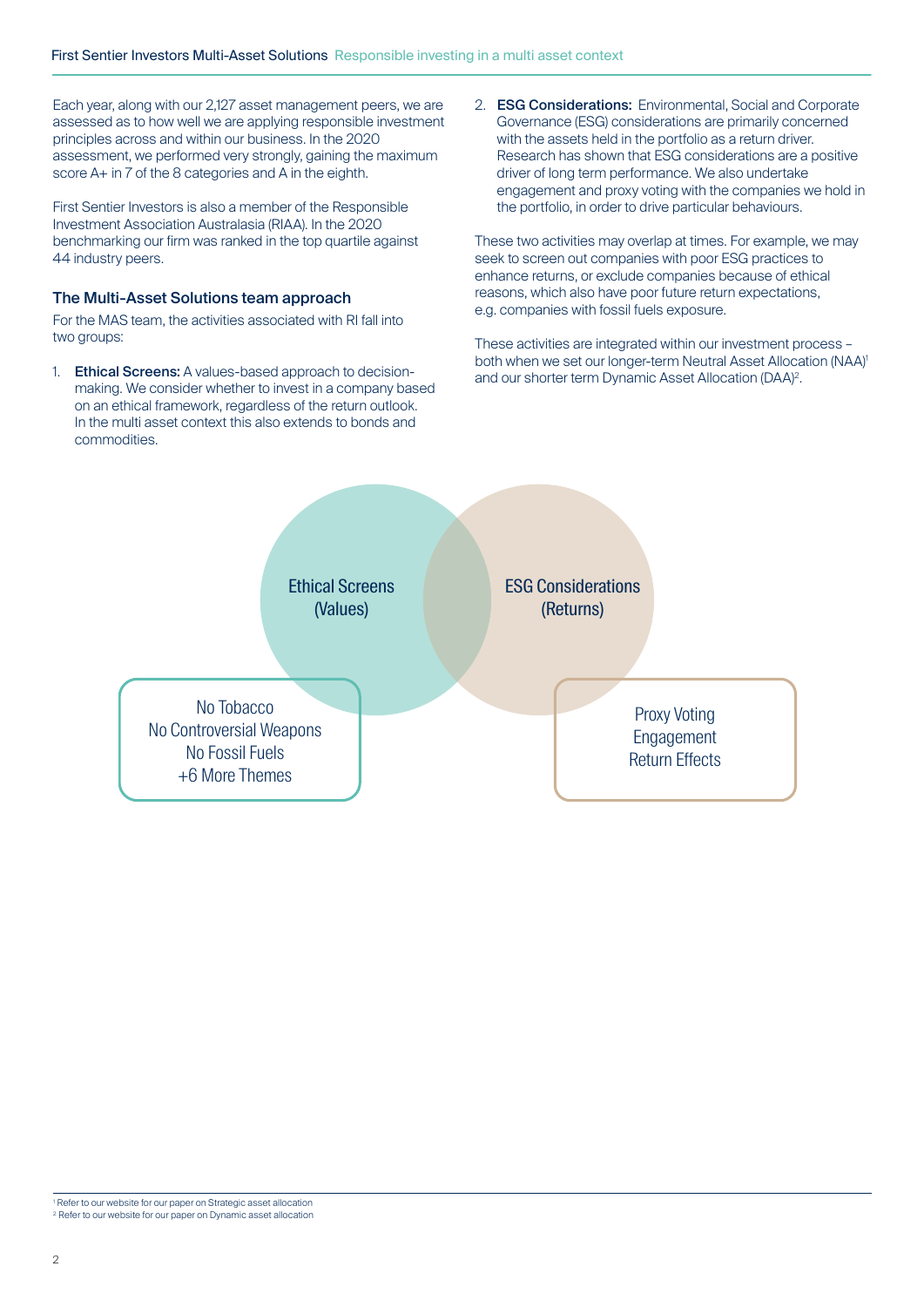When we develop a neutral asset allocation using long term assumptions of return, risk and correlations between asset classes, we model the effect of both ESG considerations and ethical screens, to ensure the baskets of securities we use are expected to be within modelling parameters.



## **Divestment**

Divestment often refers to the use of exclusions or ethical screens, and the decision not to hold particular assets because of ethical reasons. As the MAS team has the capability to build complete portfolios from the ground up, at the individual security level, we have a large amount of flexibility in screening out assets.

In our objective-based portfolios we have already divested assets based on particular themes, outlined on page 3. When building tailored investment solutions for clients we incorporate their ethical considerations when we are defining the investment objectives.

## The theory of divestment

Capitalism and markets can be thought of as a system of voting, people vote with their money. When people buy something, it's a vote in the market saying this product is something that is desirable. It signals to producers to keep producing that thing or potentially produce more of it. Conversely, when people don't buy a product, it signals to producers to reduce or even stop producing that item. The point is that purchase choices act like votes in the economy, directing the production of goods and services.

Companies raise money (either debt $3$  or equity $4$ ) and invest it in order to produce goods and services. If more investors are willing to supply money to a particular company, the cost of capital<sup>5</sup> will reduce. Conversely, if people are less willing to supply capital to a company, then their cost of capital will increase. There is some debate around the effect this has, but it's about choice as people do not want their investment vote to go to companies that do not align with their values.

## Screens in the equity asset class

We have divested companies based on the 9 themes on page 3, as they do not align with our purpose and beliefs. Theoretically, under a purely ESG investment framework, once the long term social implications (cost of regulation) are priced into the share price, and the stock is cheap enough, an ESG-conscious manager can still buy the stock. However, under an 'ethical exclusions' investment approach like ours, we still will not buy it.

4 To issue a stake in the company to investors

<sup>3</sup> Borrow money from investors

<sup>&</sup>lt;sup>5</sup> The cost for the company to obtain funds from investors, either through issuing debt and/or equity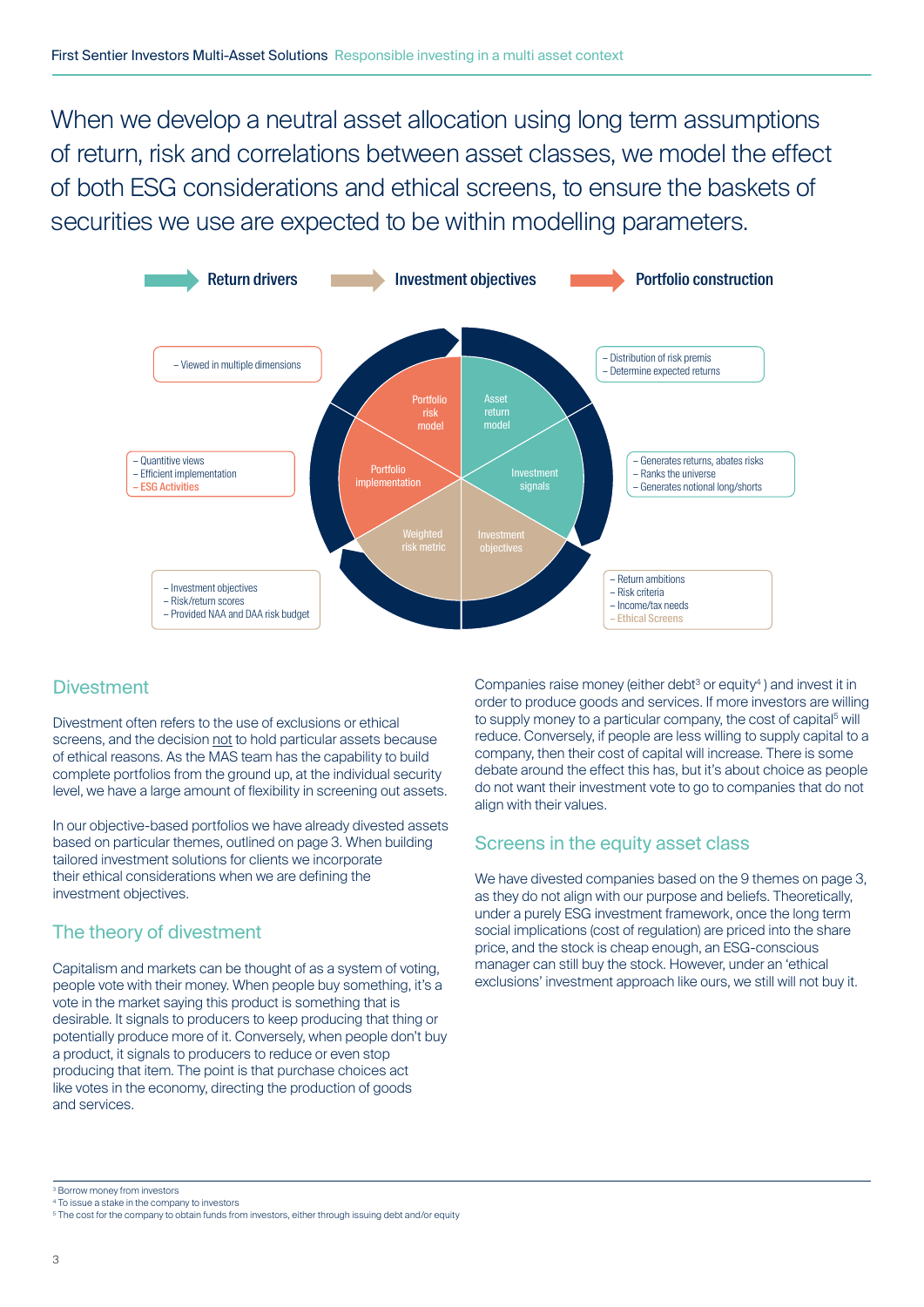#### The below table outlines our rules for screening within each theme.

| <b>Theme</b>                    | <b>Details</b>                                                                                                                                                                                                                                                                                                                                                                                                                                                                                                                                          |
|---------------------------------|---------------------------------------------------------------------------------------------------------------------------------------------------------------------------------------------------------------------------------------------------------------------------------------------------------------------------------------------------------------------------------------------------------------------------------------------------------------------------------------------------------------------------------------------------------|
| <b>Tobacco</b>                  | Exclude any company in the Tobacco Global Industry Classification Standard (GICS) subindustry.<br>Exclude any company that has any revenue from the production of tobacco products.<br>Exclude any company that has more than 5% of revenue from the retailing of tobacco products. Many<br>Supermarket chains have less than 5% of revenue from distribution but excluding these companies is<br>not in line with the intention of the screen.<br>Our RI team also provides a screening list.                                                          |
| <b>Controversial weapons</b>    | Exclude companies that produce any 'Tailor-made and essential' components of controversial weapons.<br>This includes nuclear weapons.<br>Our RI team also provides a screening list.                                                                                                                                                                                                                                                                                                                                                                    |
| <b>Fossil fuels</b>             | Any company that has Severe, High or Medium levels of carbon risk as categorised by Sustainalytics <sup>6</sup> .<br>Further details in the next section below.<br>Exclude any company in the Coal & Consumable Fuels GICS subindustry.<br>Exclude any company that extracts Thermal Coal. We also exclude companies that generate power or<br>has the capacity to generate power generation from Thermal Coal.<br>Exclude any company that conducts Oil Sands extraction or has capacity for extraction.                                               |
| <b>GMO plants and seeds</b>     | Exclude companies that grow any Genetically Modified Plants or Seeds.                                                                                                                                                                                                                                                                                                                                                                                                                                                                                   |
| Gambling                        | Exclude any company in the Casinos & Gaming GICS subindustry.<br>Exclude companies that receive more than 5% of revenue from Gambling Operations. This allows the<br>investment in real estate firms where the exclusion is not in line with the intention of the screen.<br>Exclude companies that receive more than 5% of revenue from Gambling Specialised Equipment. This<br>is designed to capture the producers of poker machines but allows for telecommunication companies<br>where the exclusion is not line with the intention of the screen. |
| <b>Alcoholic beverages</b>      | Exclude any company in the Brewers, Distillers & Vintners GICS subindustries.<br>Exclude companies that receive any revenue from the production of alcoholic beverages.<br>Exclude companies that receive more than 5% of revenue from retailing Alcoholic Beverages. This<br>allows for Supermarkets where the exclusion is not in line with the intention of the screen (Coles and<br>Woolworths get excluded as >10% revenue from Alcoholic Beverages).                                                                                              |
| Adult entertainment             | Exclude companies that receive any revenue from the production of adult entertainment.<br>Exclude companies that receive more than 5% of revenue from distribution of adult entertainment.<br>This allows the investment in telecommunication companies where the exclusion is not in line with the<br>intention of the screen.                                                                                                                                                                                                                         |
| <b>Animal welfare</b>           | Exclude companies that receive any revenue from the production of Fur and Specialty Leather Products.<br>This removes the Luxury Apparel companies that make products from the skin and fur of exotic animals.<br>Exclude companies that have (or are suspected to have) any involvement with Non-pharmaceutical<br>animal testing.                                                                                                                                                                                                                     |
| <b>Nuclear power production</b> | Exclude companies with any involvement with production of nuclear power. We also exclude companies<br>with the capacity to produce nuclear power, which also catches companies that own nuclear power sta-<br>tions even if they are not in operation at the moment. This has the effect of excluding power companies,<br>uranium miners and companies that supply specialist equipment to the industry.                                                                                                                                                |

As of 2020, the combination of the above screens could remove between 30% and 55% of the companies in the major indexes. This works out to be about 30-40% of the market capitalisation weight and a tracking error in the range of 1.5% to 3%.

<sup>6</sup> Defined by Sustainalytics as the degree to which company value is at risk, driven by the transition to a low-carbon economy.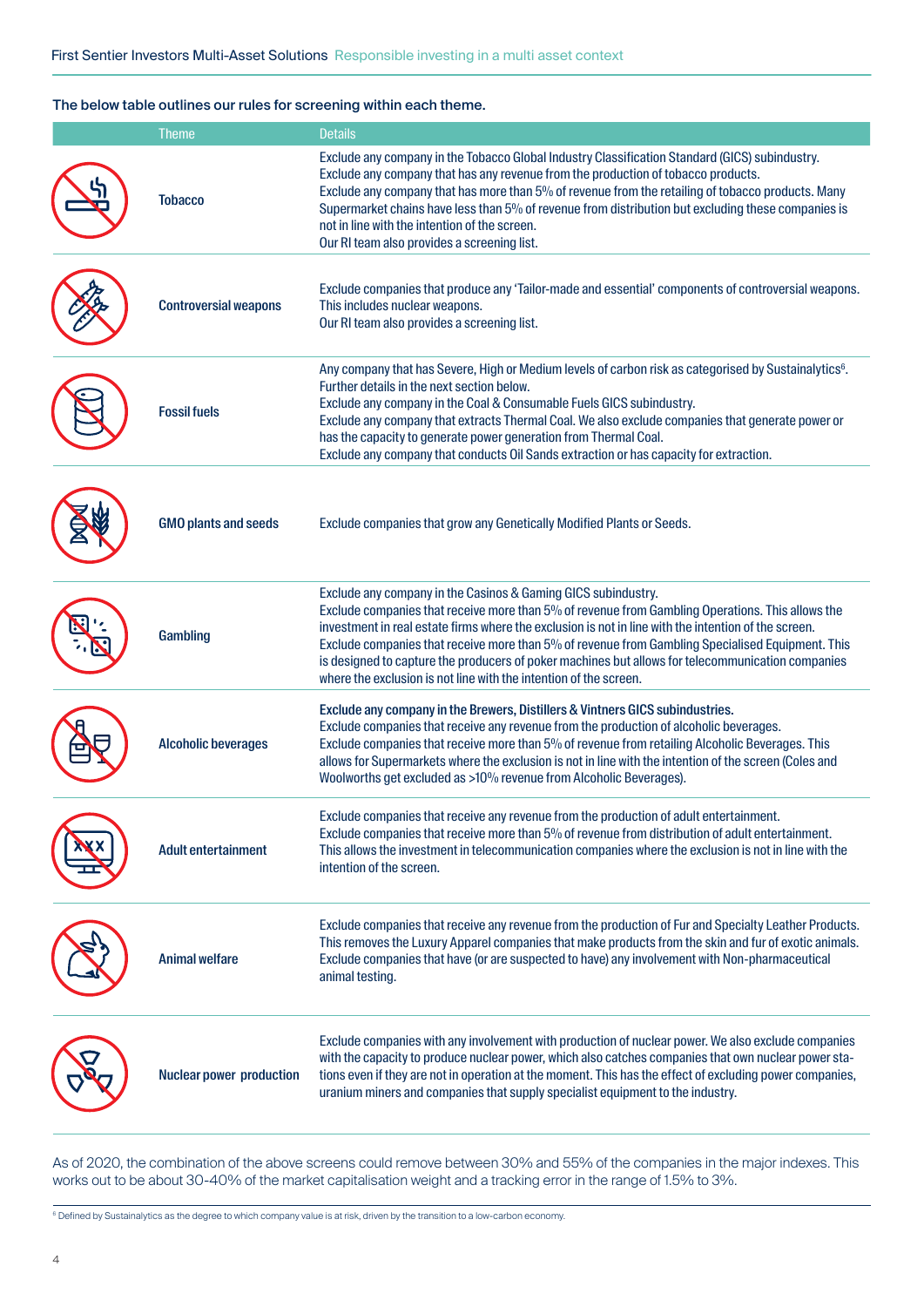## Fossil fuels divestment example:

We accept the science of climate change and support the global transition to net zero emissions in line with the goals of the Paris Agreement. As investors, we understand this will impact different assets in different ways, both in relation to their contribution to climate change in the form of greenhouse gas emissions, but also their exposure to changes occurring in the physical environment and changes occurring in the regulatory and operating environment. We report in line with the Task Force for Climate-Related Financial Disclosure's recommendations and encourage the companies that we invest in to do the same. The key elements of the FSI Responsible Investment Strategy directly related to climate change are set out in our Climate Change Statement, available on our website.

Our decision to divest from direct fossil fuel assets in our objective-based portfolios was only made after robust analysis. The chart below shows the tracking error and carbon footprint reductions of various approaches we examined before confirming our current approach.

In the below analysis, we looked at the number of stocks excluded from the MSCI All Country World Index (ACWI) as a percentage. Secondly, we measured tracking error\* to ensure it fits within our portfolio construction process. Then we examined the relative reductions of the carbon emissions from the portfolios, both current and potential emissions from reserves#. The reserves are important for assessing the stranded asset<sup>7</sup> risk, if the world transitions to renewable energy, these assets may become worthless.

The analysis started with the first three from the left, exclusions sets from the left side of the chart, from which we implemented some simple exclusions to set a baseline. The Energy and Utilities sectors are excluded because they have the largest carbon footprints according to research by MSCI. This research which showed the Utilities sector was the largest consumer of fossil fuels currently, but the Energy sector had the largest potential consumption of fossil fuels (i.e. fossil fuels not yet extracted from the ground).

The next three indexes were constructed by MSCI (shown with 'MSCI' in the headings) by removing companies with higher carbon footprints. Each index excluded a different number of companies, then used multiple approaches to reweight the stocks within the portfolio, in order to reduce the tracking error with respect to the traditional ACWI index.

In the final three (on the right) we looked at baskets of stocks created using the 'Carbon Risk' data provided by Sustainalytics<sup>8</sup>. We excluded stocks with carbon risk related to their operations and carbon risk related to their products (two separate data points). We excluded companies based on Sustainalytics' classification of carbon risk levels, beginning by only removing companies with a severe level of risk, and then progressively removed more categories such as High and Medium levels of carbon risk.

In our portfolios we use the approach on the far right excluding companies that have Severe, High and Medium carbon risk.



### Effect of exclusions on MSCI All Country World Index

\*Tracking Error calculated using Bloomberg Risk Model (Global), with index holdings snapshot as at 19/6/2020.

#Carbon emission data produced by MSCI, total emissions per company. Each basket was then reweighted relative to the MSCI ACWI benchmark.

<sup>7</sup> Stranded assets are investments that are not able to meet a viable economic return and which are likely to see their economic life curtailed due to a combination of technology, regulatory and/or market changes.

<sup>8</sup> Sustainalytics is a company that rates the sustainability of listed companies based on their environmental, social and corporate governance (ESG) performance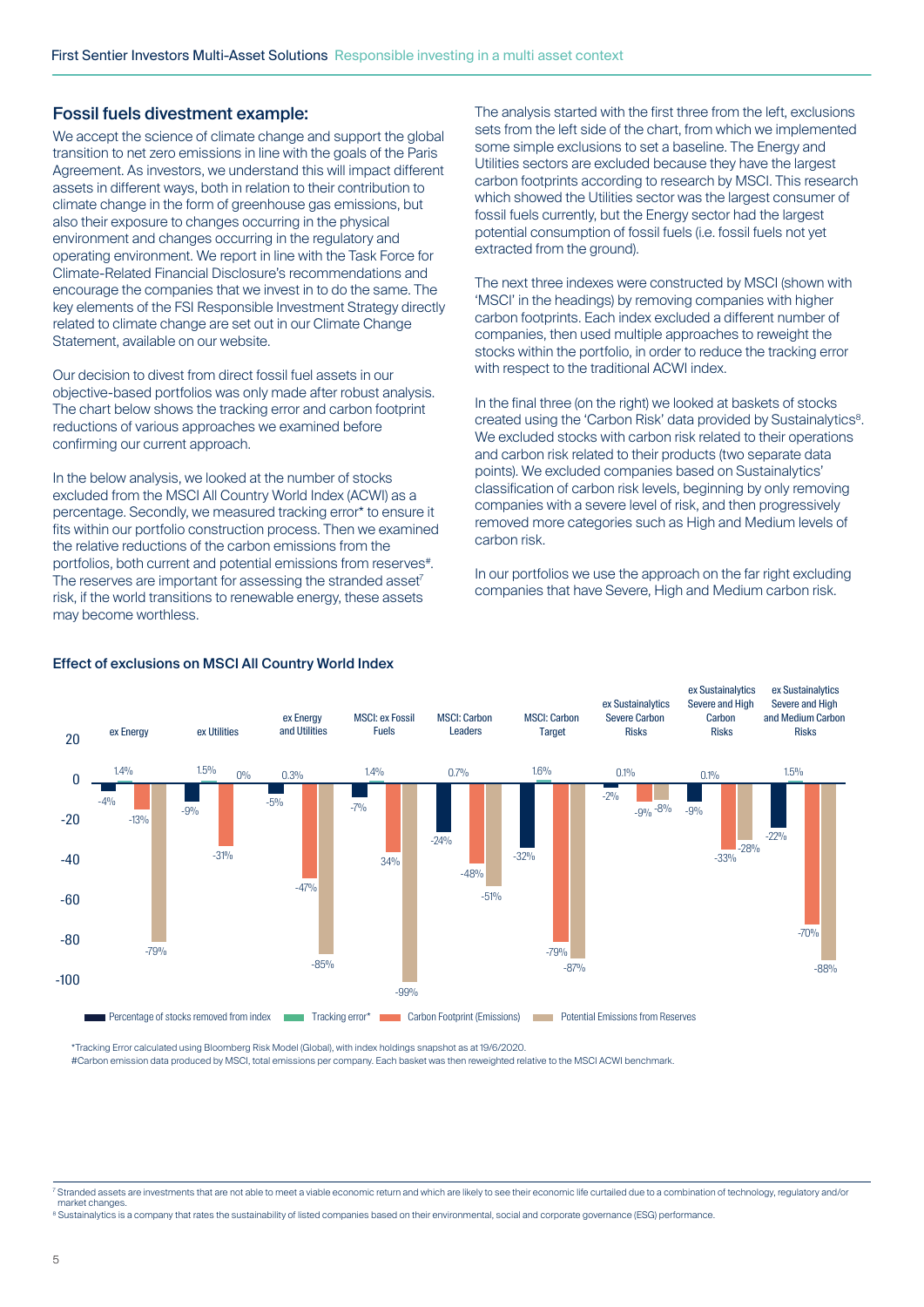## Screens in the fixed income asset class

Our screens are consistent across asset classes: if we exclude the equity holdings of a company, we would also screen out the bonds<sup>9</sup> issued by that company. In addition to bonds issued by companies, we also consider government bonds, issued by countries as clients may wish to exclude bonds issued by particular nations.

Green Bonds are bonds issued to fund a specific project or initiative, designed to have a positive and measurable impact. Because the money is used to finance a specific activity, they are assessed on a case-by-case basis, as clients will normally allow investment in Green Bonds from a company that may otherwise be screened out.

## Screens in the commodity asset class

If the screen is based on a theme, such as avoiding companies which are dependent on fossil fuels, then it makes sense that fossil fuels themselves are avoided. We screen out Crude Oil and other Energy commodities. We also screen out Livestock commodity futures<sup>10</sup> as part of our Animal Welfare theme.

## Did you know the average barrel of oil is estimated to emit around 430 kg of CO2 (EPA 2018).

The MAS team has the capability to build custom commodity benchmarks using return forecasts from the commodity sectors, Energy, Agricultural, Livestock, Precious Metals, and Industrial Metals. We then tailor the commodity basket to achieve the desired level of risk, return and correlation to other asset classes such as equity.

The chart below shows a back test for two custom commodity indexes relative to the standard Reuters CRB commodity benchmark and the MSCI ACWI index. While the custom indexes have similar expected returns<sup>&</sup>, the 'More Stable' index has lower volatility and lower correlation to equity, whereas the 'More Growth' index has higher volatility and correlation to equity.



#### Historical Index Performance

& Return expectations from the April 2020 Neutral Asset Allocation review for the Real Return Fund

Details of specific exclusions: All energy commodities are excluded: Crude Oil WTI, Gasoline RBOB NY, No 2 Heating Oil NY, Natural Gas, Gas Oil, and Crude Oil Brent All livestock commodities are excluded: Live Cattle, Feeder Cattle, and Lean Hoc

#### Screen on ESG score, the overlap between screens and ESG considerations

In the next section, 'The literature', we show that ESG factors can lead to higher risk-adjusted returns over the long term. In our investment process, we extract this return driver through screening out companies with poor ESG scores.

In the tables below, we compare the effect of different approaches on tracking error. The first basket in the table is MSCI ESG Screened – a MSCI-produced index which removes companies with the poorest ESG scores. The second basket was created using Sustainalytics data, removing companies that are categorised as having severe ESG Risk. The third basket was also created with Sustainalytics, based on Controversy categories, removing companies that have severe or high controversy risk, either currently or in their outlook.

|             | <b>Basket Details</b>                                                       | Percentage of stocks<br>removed from index | <b>Tracking</b><br>error* |
|-------------|-----------------------------------------------------------------------------|--------------------------------------------|---------------------------|
|             | <b>MSCI ACWI ESG</b><br><b>Screened</b>                                     | 5.5%                                       | 0.4%                      |
| F<br>G<br>S | ex Sustainalytics<br><b>Severe ESG Risk</b><br>Category                     | 9.6%                                       | $1.1\%$                   |
|             | ex Sustainalytics<br>Severe and High<br><b>Controversy Risk</b><br>Category | 6.9%                                       | $0.7\%$                   |

## ESG as a return driver

We believe ESG factors, constitute sources of long term risk and return. By incorporating responsible investments directly into our investment practices, we seek to enhance the quality of our investment process.

## The literature

The finance literature as it relates to ESG has focused heavily on so-called 'sin stocks', or equities in industries that are considered off-limits.11 Until recently, scholars considered sin stocks to have a risk premium that results in higher historical returns.12 This made sense in theory, as any exclusions shrink the investment universe and constrain the portfolio. We would expect a constrained portfolio to have worse risk-adjusted returns than an unconstrained one, all things being equal. We would also expect higher returns for sin stocks through the following mechanism:

Fewer investors in sin stocks due to investor preferences for sustainable companies and higher risk (e.g. litigation) → higher cost of capital for those firms → higher expected returns.

As Asness (2017) says, this is exactly what we would want, as it discourages undesirable firms and industries, and promotes sustainable companies via lower cost of funding for them. However, recent research (Adamsson and Hoepher 2015; Blitz and Fabozzi 2018) found that the 'sin stock anomaly' – disappears when controlling for Fama and French (2015) factors: size, value, momentum, profitability and investments. Lobe and Walkshäusl (2016) also found that sin stocks did not outperform a portfolio of

<sup>9</sup> Debt issued in order to raise capital.

<sup>&</sup>lt;sup>10</sup> Futures contracts that follow the fluctuation in livestock prices, such as Live Cattle, Feeder Cattle, and Lean Hogs

<sup>&</sup>lt;sup>11</sup> The exact definitions differ, but usually include weapons manufacturers, gambling, tobacco, alcohol, and sex-related industries.

<sup>12</sup> E.g. Salaber (2007); Fabozzi et al. (2008); Hong and Kacperczyk (2009); Statman and Glushkov (2009).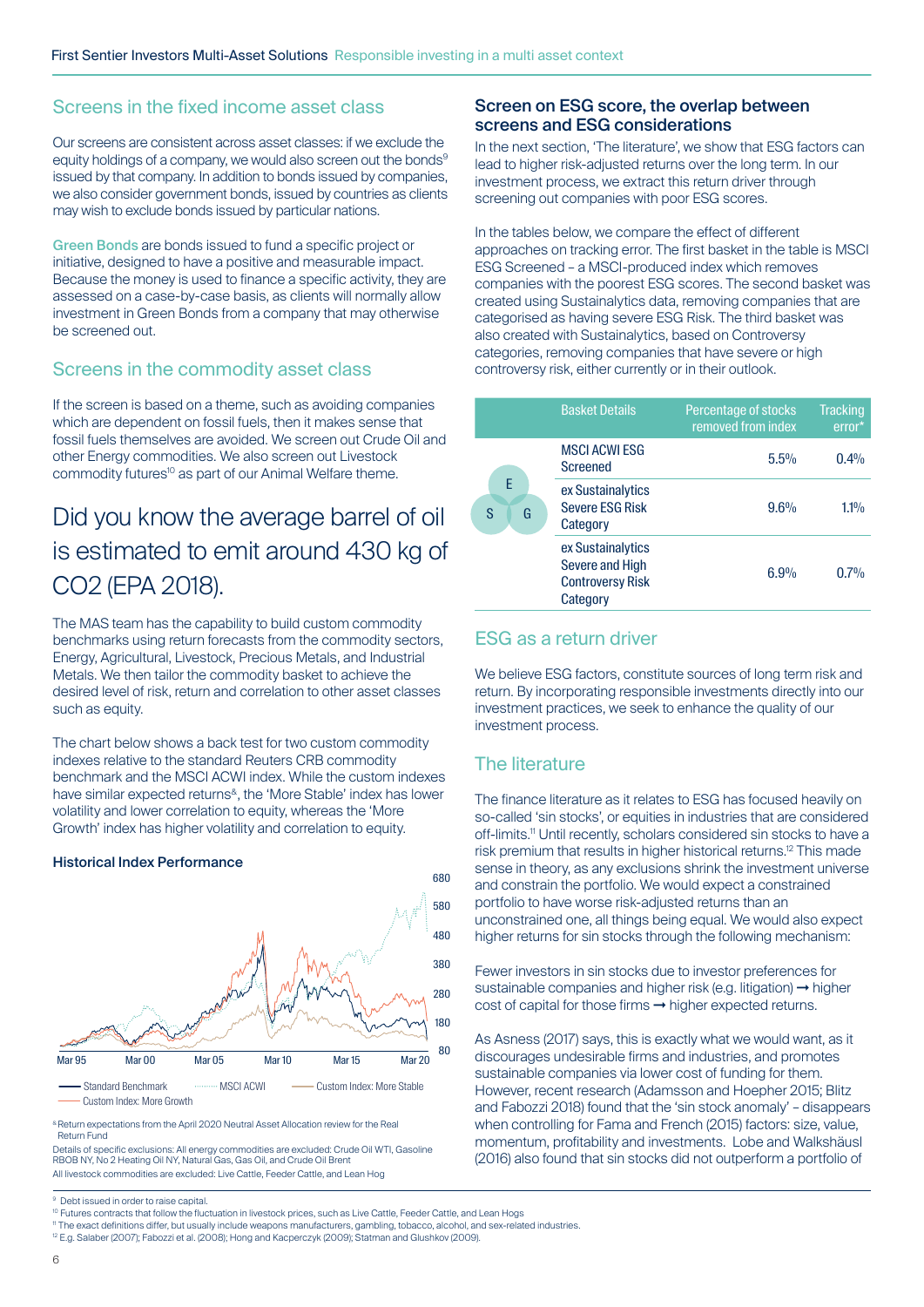socially responsible stocks (which includes nuclear energy stocks). Firms with good ESG scores elicit lower stock volatility on dividend announcements, as they are already transparent and committed to higher ethical standards with fewer agency problems (Kim et al. 2014; Glegg et al. 2018). Finally, reversing the literature's earlier consensus, Owen and Temasvary (2018) found that having more women on bank boards is value-enhancing, an example of the mispricing of diversity.

The newest financial literature aligns with our world view, ESG factors can help generate superior risk-adjusted returns over the long-run, as we believe ESG risks and externalities are mispriced in the market. As such, the academic literature has moved on from the idea of giving up returns for a more sustainable portfolio.

## ESG engagement

Engaging in an active dialogue with the companies or entities that we invest in is an important activity as it provides a key opportunity to improve our understanding of their businesses, and monitor material business issues including strategy, capital allocation and financials as well as their approach to environmental, social and governance matters, and enables us to influence them to improve these practices.

## Engagement and modern slavery risks

Human rights is a complex issue attracting increasing levels of scrutiny and which can affect multiple asset classes. Corporations have legal, moral and commercial responsibilities to respect human rights and manage the human rights impacts of their operations. They are not only expected to meet their human rights responsibilities, but may face reputational, legal or other consequences if they fail to do so. As an investor in these businesses on behalf of our clients, it is imperative that we fully understand the risks and seek to mitigate them.

Engagement is our main tool for inciting change in relation to Modern Slavery. To this end, we have partnered with Sustainalytics to provide engagement services on this theme. As multi asset investors we normally operate at the asset class level rather than the individual stock level. Partnering with Sustainalytics gives us the opportunity to add our voice to many other voices encouraging companies to understand and reduce the risks associated with Modern Slavery within their supply chains.

Sustainalytics has a targets based engagement process, which is focussed on getting companies to commit to and achieve measurable outcomes. The engagement includes letters, direct company meetings, client campaigns, voting and will generally escalate over a two year period. If these efforts fail, they can recommend clients divest from a specific company.

## ESG proxy voting

We believe proxy voting is an important investor right and responsibility and should be exercised wherever possible. In addition, the ability to vote strengthens our position when engaging with investee companies and supports the stewardship of our clients' investments. Voting rights (along with other rights attached to shares, for example pre-emption rights) are a valuable asset which should be managed with the same care and diligence as other assets on behalf of our clients.

FSI obtains recommendations from a selection of proxy voting advisers (currently Glass Lewis and Ownership Matters); however, our investment teams retain full control of their voting decisions. More information on our proxy voting approach can be provided.

We have elected to use Glass Lewis' ESG voting advice policy, and the below chart shows the voting difference between the standard approach and the ESG approach<sup>^</sup>. While Glass Lewis votes on the merits of each resolution, you can see the net effect of ESG voting is more likely to vote in favour of shareholder resolutions and against management resolutions.





^It shows the voting for 13,157 resolutions during the 6 months to the end of October 2019.

## Our view on shorting

Shorting tends to be an important tool in the multi asset context to manage risk, and in our long/short portfolios it is actually a return driver. We typically short derivatives such as index futures, index options, interest rate swaps and currency forwards.

We believe that shorting can increase the cost of capital for a company: it is almost akin to a 'no' vote rather than just not voting for something. It works on the same principle as the theory of divestment discussed earlier in the paper, reducing the amount of capital available to a company.

Some investors have ethical objections to shorting certain assets like shares or bonds. This is normally due to the perception of profiting from other people's economic loss. We can create tailored investment objectives that do not include shorting assets.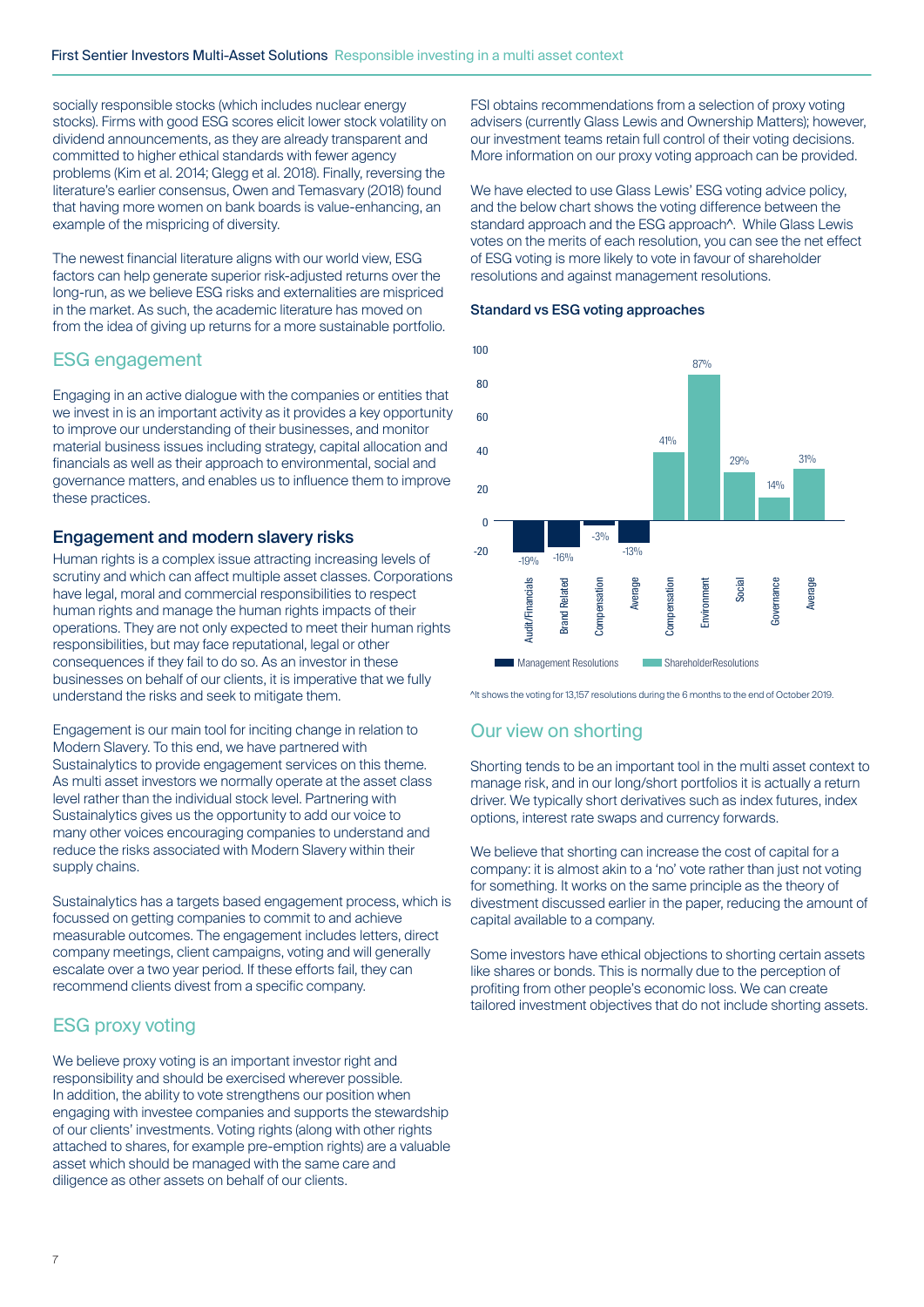## How we implement the screens

Each year, our objective-based funds have two Neutral Asset Allocation reviews, where we update the allocations of the physical holdings of the portfolio. During this process we also rebalance the baskets of direct physical assets. During this rebalance we apply the ethical screens and would divest any new companies (stocks and bonds) which have issues. We also rebalance the baskets of commodity futures, again applying the screens for Fossil Fuels and Animal Welfare.

Within our Dynamic Asset Allocation process, we rebalance the portfolio weekly. The DAA process uses cross asset signals, which include commodities. We exclude commodities related to Fossil Fuels and Animal Welfare from the signal construction and design.

## Limitations of multi asset investing and ethical screens

We typically hold long equity index derivatives as part of our DAA investment process. This is an issue as stocks that we may otherwise screen out still receive the economic benefit if they are constituents of an index, i.e. diminishes the effect of divestment. Over time the weight of these problematic stocks within an index should reduce as more asset managers divest for ethical reasons. In the interim we can design tailored investment portfolios that avoid long equity index futures.

## **Summary**

We have explored our RI approach and the considerations undertaken when developing our methodology. In the MAS team, our RI approach is integrated in the investment process of our objective based funds and can be incorporated into bespoke mandates. Our RI methodology can be tailored to address many ESG and Ethical Themes.

## **Glossary**

Long - A long position is to purchase a security or derivative, with the expectation that it will rise in value.

Short – A short position is to sell a security or derivative, with the expectation that it will lower in value. A covered short would then see the seller repurchase the security or derivative at the new lower price.

Derivatives – A financial security that is derived from, or reliant upon, an underlying asset or group of assets. The contract is between two or more parties, and the price is derived from price fluctuations in the underlying asset.

Index futures - futures contracts entered in today, to buy or sell a financial index at a future date. These futures contracts are used to speculate in the price direction of an index.

Index options - A financial derivative which provides the right (but not obligation) to buy or sell the value of an underlying index at the stated exercise price. No actual securities are bought or sold and are always cash-settled.

Interest rate swaps - a forward contract in which one stream of future interest payments is exchanged for another based on a specified principal amount. These usually involve the exchange of a fixed interest rate for a floating rate, or vice versa, to reduce or increase exposure to fluctuations in interest rates, or to obtain a marginally lower interest rate than would have been possible without the swap.

Currency forwards – a binding contract in the foreign exchange market that locks in the exchange rate for the purchase or sale of a currency on a future date.